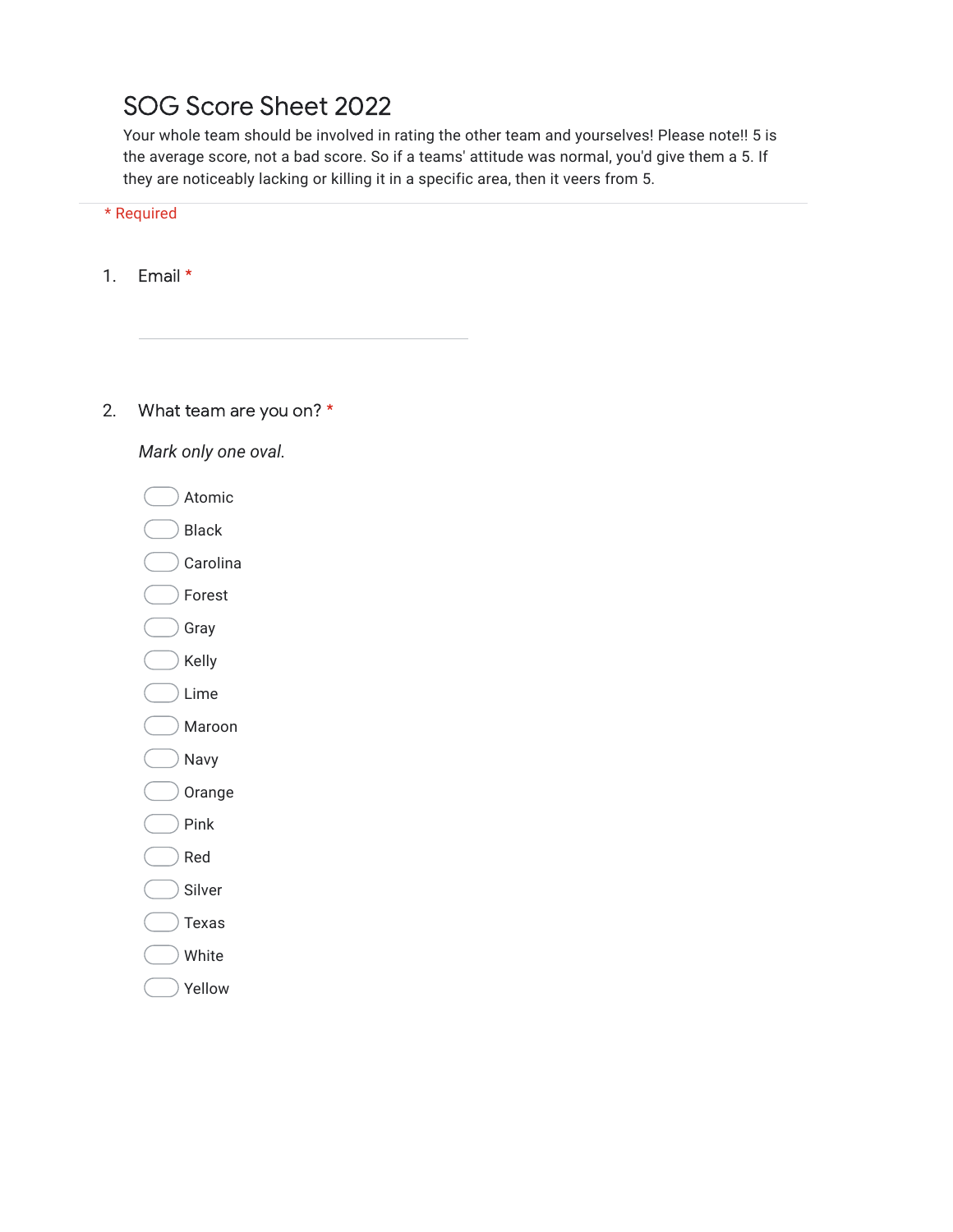3. What team did you play against? \*

*Mark only one oval.*

Atomic Black Carolina Forest Gray Kelly Lime Maroon Navy Orange Pink Red Silver Texas White Yellow

4. What was the date of your game? \*

*Example: January 7, 2019*

## Please rate the other team

 = strongly disagree, they did not display this at all. = agree with the statements (this is a good/solid score) = completely agree, they did a noticeably phenomenal

job here.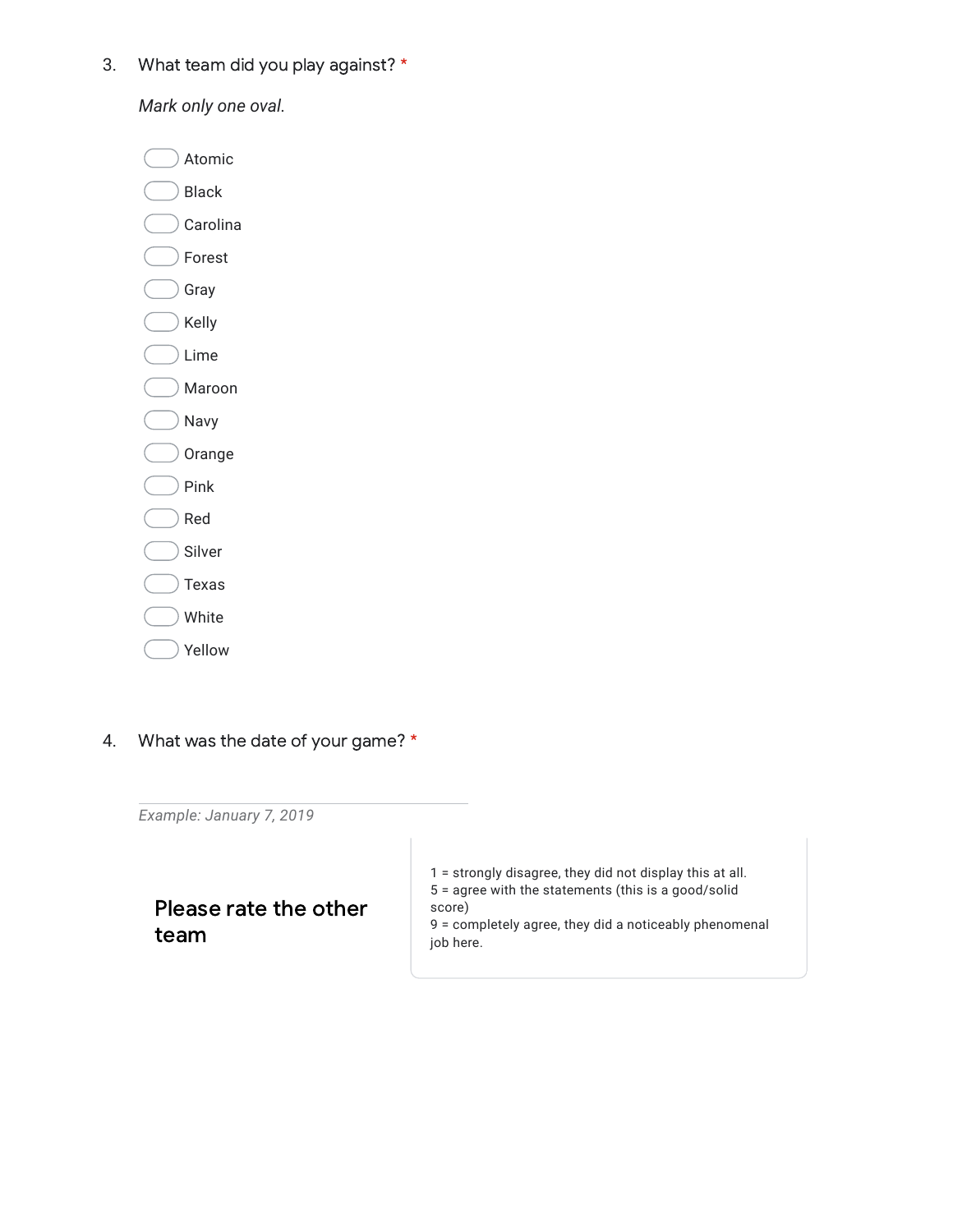#### 5. Rules Knowledge and Use \*

They did not purposefully misinterpret the rules. They kept to time limits. When they didn't know the rules they showed a willingness to learn.

|                                                                                                        | $\mathbf{1}$ | $2^{\circ}$ | $3^{\circ}$  | $\overline{4}$ | $5^{\circ}$ | 6 | 7 <sup>7</sup>  | 8 | 9 |                         |
|--------------------------------------------------------------------------------------------------------|--------------|-------------|--------------|----------------|-------------|---|-----------------|---|---|-------------------------|
| <b>Completely Disagree</b>                                                                             |              |             |              |                |             |   |                 |   |   | <b>Completely Agree</b> |
|                                                                                                        |              |             |              |                |             |   |                 |   |   |                         |
|                                                                                                        |              |             |              |                |             |   |                 |   |   |                         |
|                                                                                                        |              |             |              |                |             |   |                 |   |   |                         |
|                                                                                                        |              |             |              |                |             |   |                 |   |   |                         |
|                                                                                                        |              |             |              |                |             |   |                 |   |   |                         |
|                                                                                                        |              |             |              |                |             |   |                 |   |   |                         |
|                                                                                                        |              |             |              |                |             |   |                 |   |   |                         |
|                                                                                                        |              |             |              |                |             |   |                 |   |   |                         |
| Fouls and Body Contact *<br>They avoided fouling, contact, and dangerous plays.<br>Mark only one oval. | $\mathbf{1}$ | $2^{\circ}$ | $\mathbf{3}$ | $\overline{4}$ | 5           | 6 | $7\overline{ }$ | 8 | 9 |                         |

#### 7. Communication & Fair Mindedness \*

They communicated and listened respectfully. They kept to discussion time limits.They apologized in situations where it was appropriate, informed teammates about wrong / unnecessary calls. Only called significant breaches.

*Mark only one oval.*

6.

#### 8. Positive Attitude and Self Control \*

They were polite. They played with appropriate intensity irrespective of the score. They left an overall positive impression during and after the game.

*Mark only one oval.*

|                                                                          |  |  | 4 5 |  |  |  |
|--------------------------------------------------------------------------|--|--|-----|--|--|--|
| Completely Disagree ( ) ( ) ( ) ( ) ( ) ( ) ( ) ( ) ( ) Completely Agree |  |  |     |  |  |  |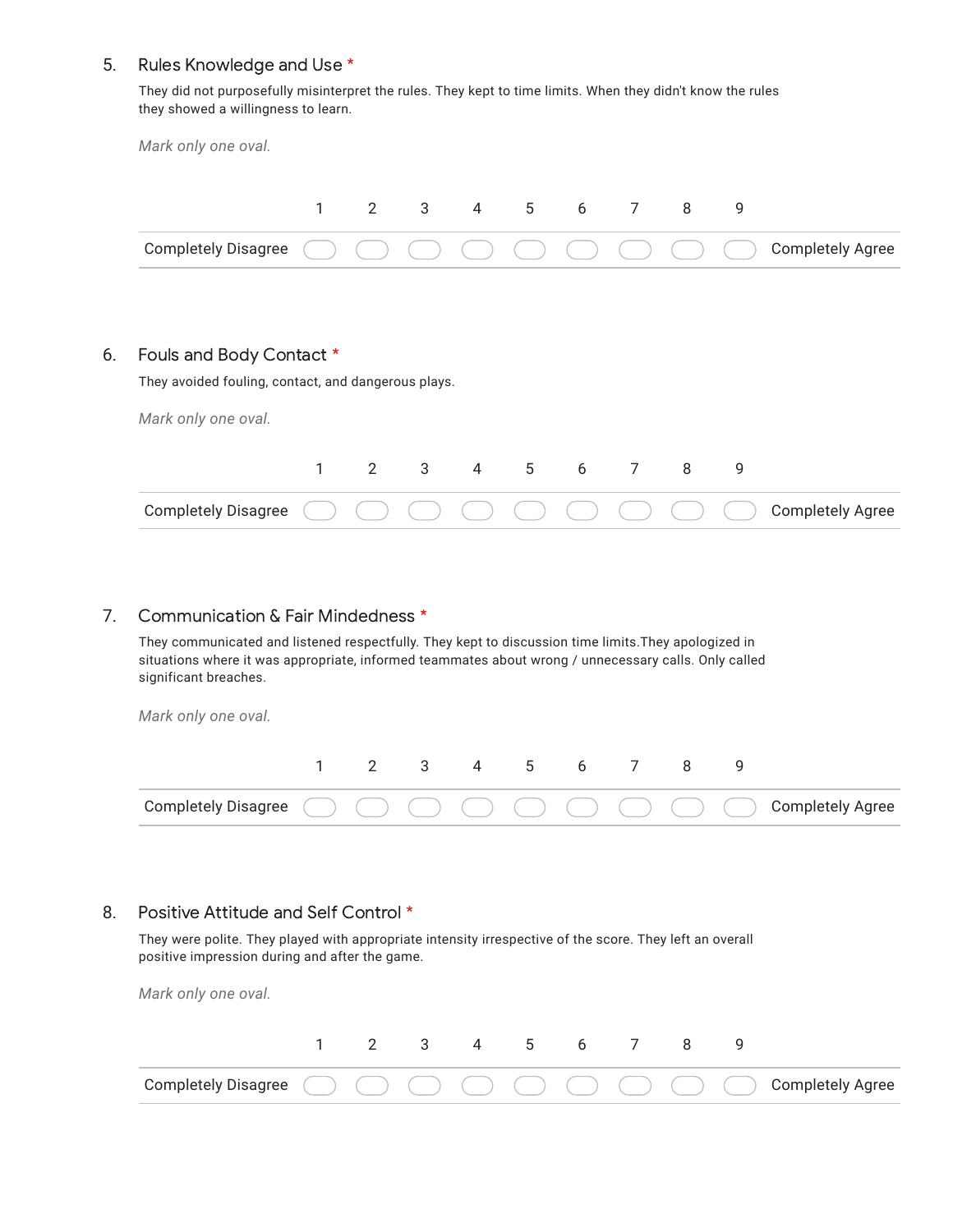#### 9. Equity in Participation \*

People of all genders participated equitably in each point and each play.

*Mark only one oval.*

|                                                                                                                                                                                                                                                                                                                                                                                                 |  |  | 4 5 |  |  |  |
|-------------------------------------------------------------------------------------------------------------------------------------------------------------------------------------------------------------------------------------------------------------------------------------------------------------------------------------------------------------------------------------------------|--|--|-----|--|--|--|
| Completely Disagree $\begin{pmatrix} 1 & 1 \\ 1 & 1 \end{pmatrix}$ $\begin{pmatrix} 1 & 1 \\ 1 & 1 \end{pmatrix}$ $\begin{pmatrix} 1 & 1 \\ 1 & 1 \end{pmatrix}$ $\begin{pmatrix} 1 & 1 \\ 1 & 1 \end{pmatrix}$ $\begin{pmatrix} 1 & 1 \\ 1 & 1 \end{pmatrix}$ $\begin{pmatrix} 1 & 1 \\ 1 & 1 \end{pmatrix}$ $\begin{pmatrix} 1 & 1 \\ 1 & 1 \end{pmatrix}$ $\begin{pmatrix} 1 & 1 \\ 1 & 1 \$ |  |  |     |  |  |  |

#### 10. (Captain Question) Equity in Leadership & Communication \*

From what you could tell—people of all genders were listened to and represented in leadership on and off the field.

*Mark only one oval.*

11. Do you have any additional feedback or notes you'd want to share with the team you played against?

Notes or additional feedback is optional and can be used to further explain concerns regarding a team's spirit.

| Please rate your own |  |
|----------------------|--|
| team                 |  |

1 = strongly disagree, they did not display this at all. 5 = agree with the statements (this is a good/solid score)

9 = completely agree, they did a noticeably phenomenal job here.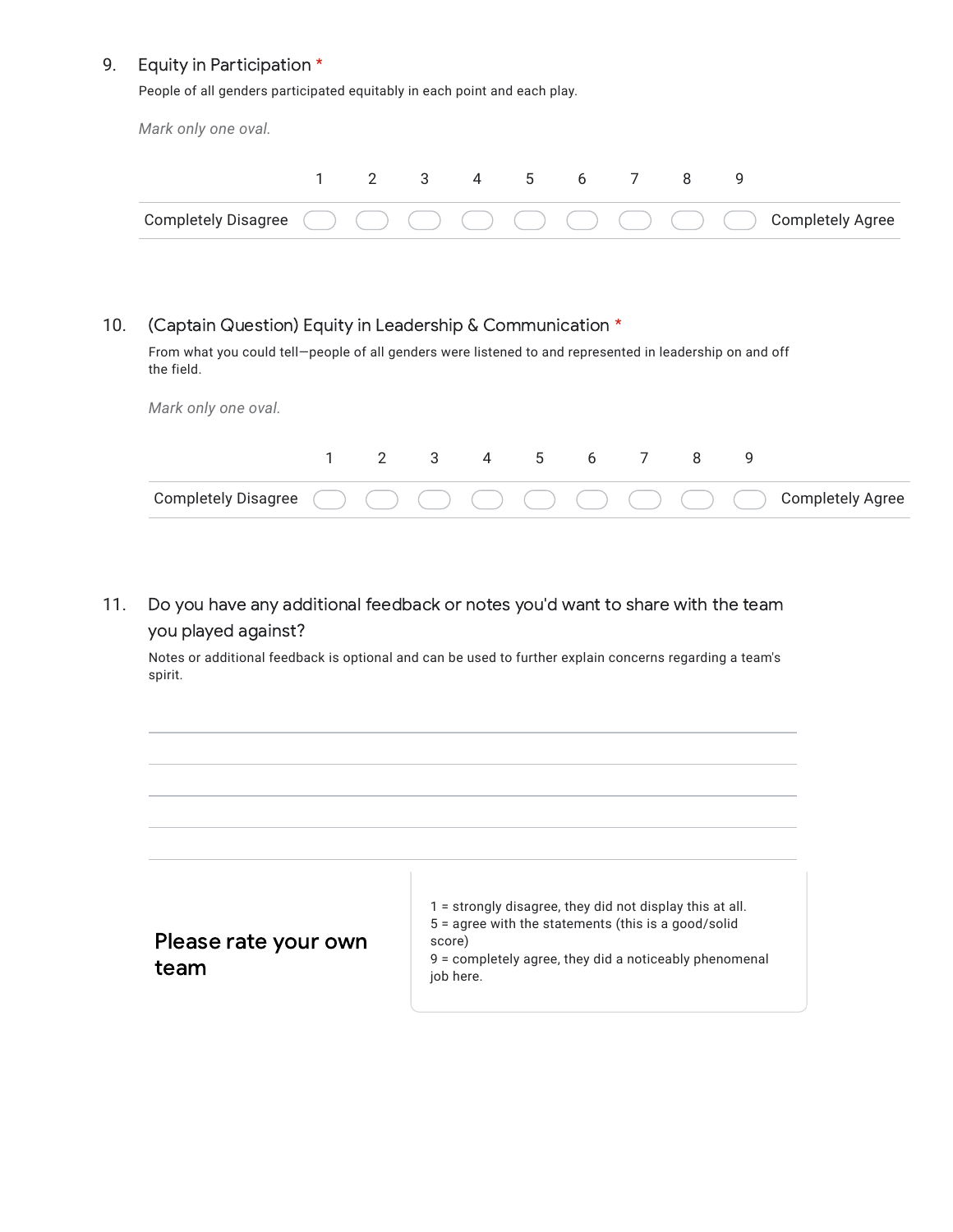#### 12. Rules Knowledge and Use \*

We did not purposefully misinterpret the rules. We kept to time limits. When We didn't know the rules we showed a willingness to learn.

| Mark only one oval.                               |              |               |  |  |   |                         |
|---------------------------------------------------|--------------|---------------|--|--|---|-------------------------|
|                                                   | $\mathbf{1}$ | 2 3 4 5 6 7 8 |  |  | 9 |                         |
| <b>Completely Disagree</b>                        |              |               |  |  |   | <b>Completely Agree</b> |
|                                                   |              |               |  |  |   |                         |
| Fouls and Body Contact *                          |              |               |  |  |   |                         |
| We avoided fouling, contact, and dangerous plays. |              |               |  |  |   |                         |
| Mark only one oval.                               |              |               |  |  |   |                         |

| Completely Disagree ( ) ( ) ( ) ( ) ( ) ( ) ( ) ( ) ( ) Completely Agree |  |  |  |  |  |
|--------------------------------------------------------------------------|--|--|--|--|--|

#### 14. Communication & Fair Mindedness \*

They communicated and listened respectfully. They kept to discussion time limits.They apologized in situations where it was appropriate, informed teammates about wrong / unnecessary calls. Only called significant breaches.

*Mark only one oval.*

13.

| Completely Disagree ( ) ( ) ( ) ( ) ( ) ( ) ( ) ( ) ( ) Completely Agree |  |  |  |  |  |
|--------------------------------------------------------------------------|--|--|--|--|--|

#### 15. Positive Attitude and Self Control \*

We were polite. We played with appropriate intensity irrespective of the score. We left an overall positive impression during and after the game.

*Mark only one oval.*

|                                                                          |  |  | 4 5 |  |  |  |
|--------------------------------------------------------------------------|--|--|-----|--|--|--|
| Completely Disagree ( ) ( ) ( ) ( ) ( ) ( ) ( ) ( ) ( ) Completely Agree |  |  |     |  |  |  |